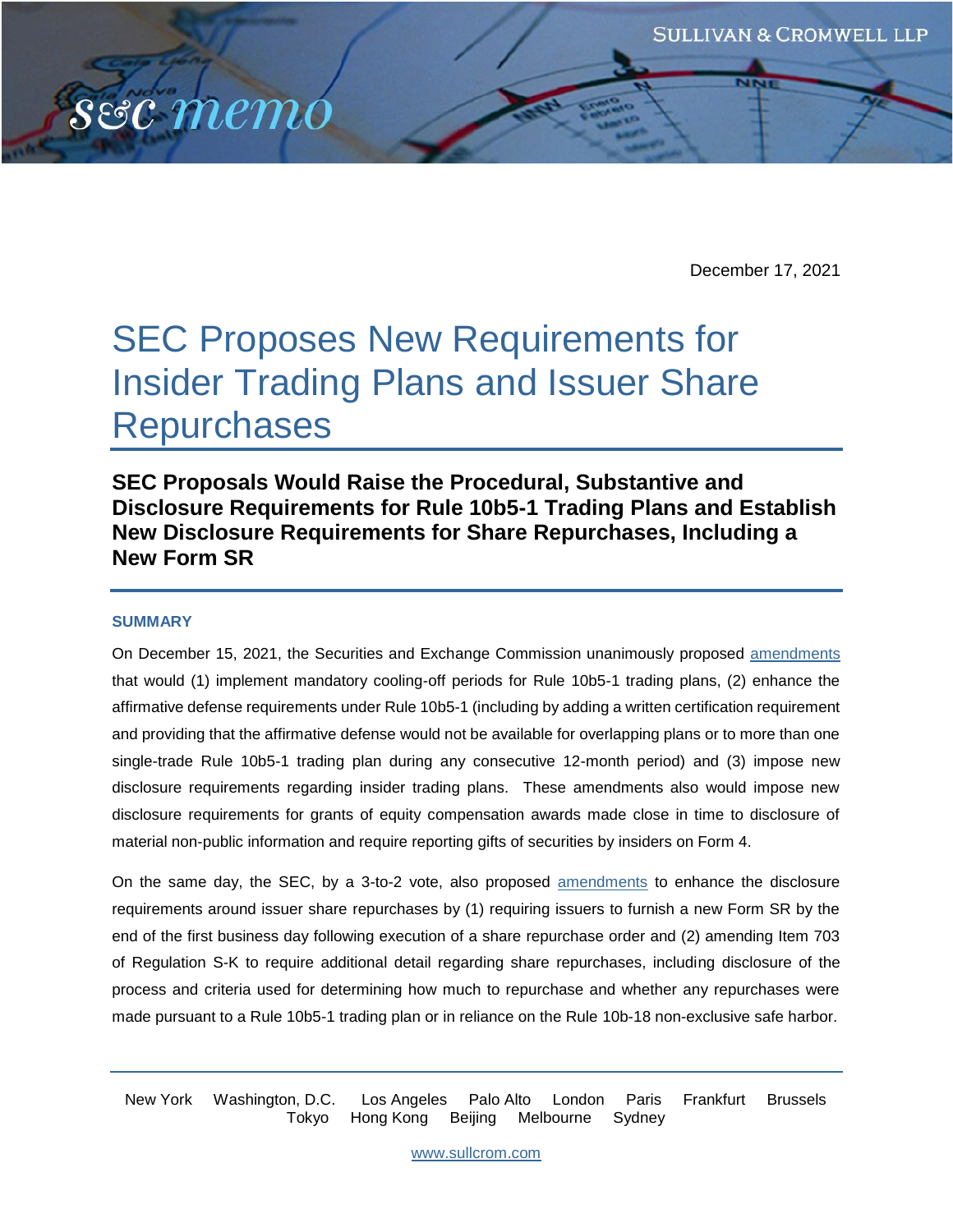Many of the proposed changes build upon SEC Chair Gary Gensler's June 2021 [remarks](https://www.sec.gov/news/speech/gensler-cfo-network-2021-06-07) (discusse[d here\)](https://www.sullcrom.com/sc-publication-SEC-chair-statement-on-rule-10b5-1-trading-plans) and the SEC's Investor Advisory Committee's September 2021 [recommendation](https://www.sec.gov/spotlight/investor-advisory-committee-2012/20210916-10b5-1-recommendation.pdf) (discussed [here\)](https://www.sullcrom.com/files/upload/sc-publication-SEC-Investor-Advisory-Committee-Recommendation-Rule-10b5-1-Plans.pdf). The public comment period will be open for 45 days after publication of each proposed amendment in the Federal Register.

## **PROPOSED AMENDMENTS ON INSIDER TRADING PLANS**

The SEC's proposals relating to Rule 10b5-1 under the Securities Exchange Act of 1934 (the "Exchange Act") and insider trading plans include:

- *Cooling-Off Period for Director and Officer Purchases*.The SEC proposes requiring a mandatory cooling-off period of at least 120 days for directors and officers between adoption or modification of a Rule 10b5-1 trading plan and the first trade under the newly adopted or modified plan. The proposed amendments would clarify that *any* modification to a Rule 10b5-1 trading plan is deemed to be a termination of the plan, thereby triggering the applicable cooling-off period before any new trades can be made under the plan. The proposed amendments do not limit modifications to those that are material to the trading plan. The proposed 120-day cooling-off period would be longer than periods generally recommended by practitioners, which typically are in the range of one or two months.
- *Cooling-Off Period for Issuer Repurchases*.The SEC proposes requiring a mandatory cooling-off period of at least 30 days for issuer repurchases. A cooling-off period for issuers previously has not been a prominent part of the dialogue around cooling-off periods for Rule 10b5-1 trading plans. In fact, when the SEC's Investor Advisory Committee issued its recommendations regarding Rule 10b5-1 trading plans in September 2021, the Committee included a note stating that the Committee "did not consider issuer share buybacks in its deliberations on this recommendation and believes that any changes to the regulation of these programs should be addressed separately."<sup>1</sup> The proposed 30-day cooling-off period for issuers would be much longer than that currently recommended by practitioners, which is typically no cooling-off period.
- *Certification Requirement*.The proposed rules would require a written certification as a condition to the availability of the affirmative defense under Rule 10b5-1. Under the proposed rule, a director or officer (as defined in Section 16 of the Exchange Act) would be required to promptly furnish to the issuer a written certification at the time of adoption of a Rule 10b5-1 trading plan stating that, at the time of the adoption of the trading plan, (1) they were not aware of material nonpublic information ("MNPI") and (2) they adopted the plan in good faith and not as part of a scheme to evade Section 10(b) of the Exchange Act or Rule 10b-5 thereunder. The proposed amendments provide that *any* modification or amendment to an existing plan is treated as a new plan, thus requiring a new certification. Once again, neither modification nor amendment is qualified by materiality. A certification would not be required if a director or officer terminates an existing Rule 10b5-1 trading plan without adopting a new or modified Rule 10b5-1 trading plan.
- *Limitations on the Number of Plans That May Be Adopted*.Chair Gensler's remarks in June 2021 noted that there currently are no limits on the number of plans that insiders may adopt, and that with the ability to enter into multiple trading plans and to cancel such plans at any time, "insiders might mistakenly think they have a 'free option' to pick amongst favorable plans as they please." The proposed rule provides that the affirmative defense under Rule 10b5-1 would not be available for overlapping plans for open market purchases or sales of the same class of securities or to more than one single-trade Rule 10b5-1 trading plan during any consecutive 12-month period.
- *Expansion of Good Faith Requirement*.The SEC proposes amending Rule 10b5-1 to expand the current good faith requirement by adding the condition that a contract, instruction or plan be "operated" in good faith in addition to having been "entered into" in good faith. The proposed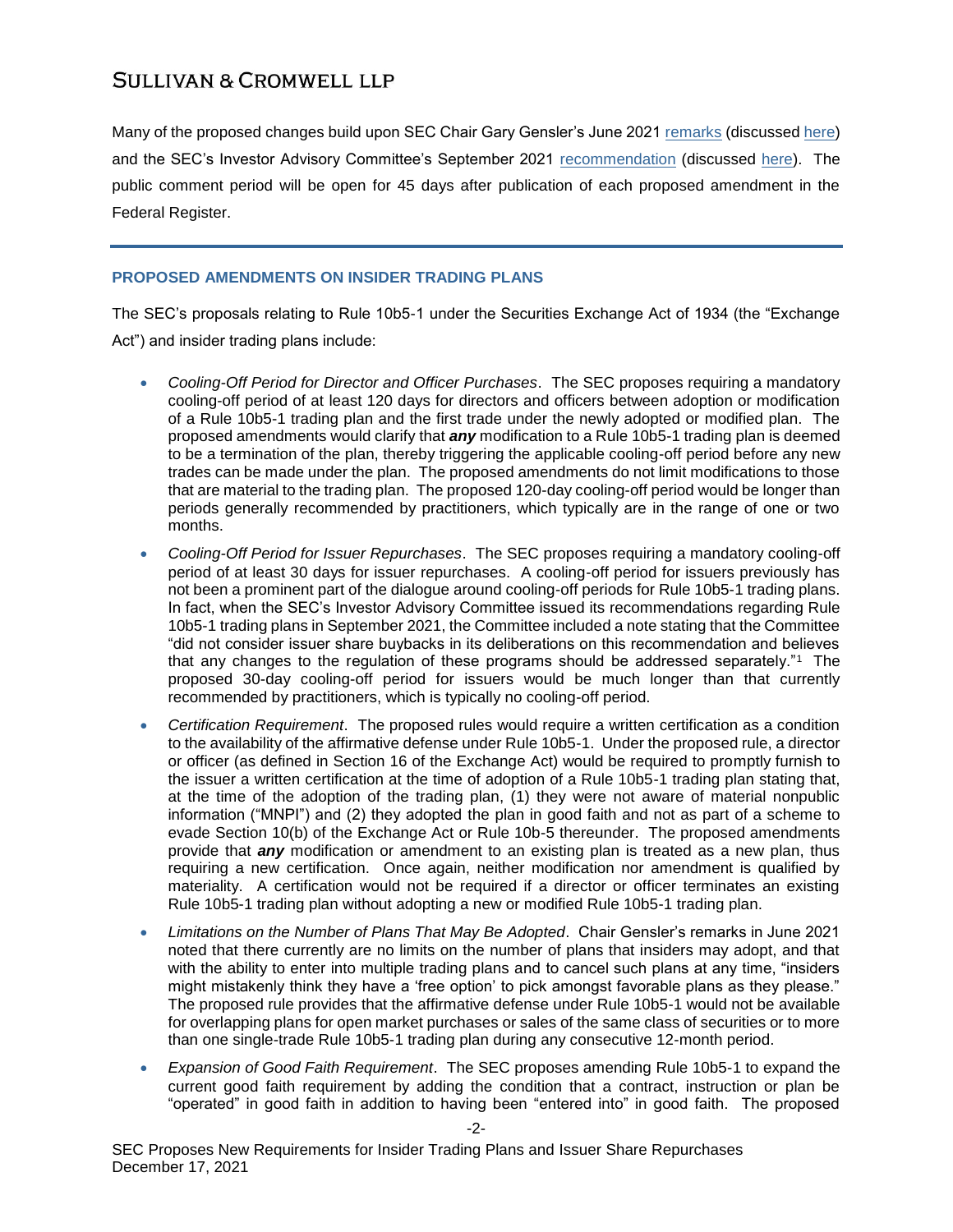amendment is intended to clarify that an insider that cancels or modifies a Rule 10b5-1 trading plan in an effort to evade the prohibitions of the Rule 10b5 or uses their influence to make a trade more profitable or avoid or reduce a loss by manipulating the timing of corporate disclosures would not be able to rely on the affirmative defense under Rule 10b5-1.

- *Public Disclosure of Trading Plans*.The SEC proposes the following enhanced public reporting and disclosure requirements in connection with insider trading plans:
	- *Item 408 of Regulation S-K*. Adding a new Item 408 to Regulation S-K that would require quarterly disclosure on Form 10-Q and Form 10-K about the adoption, termination and terms (including the date of adoption or termination, duration and aggregate amount of securities to be sold or purchased) of a Rule 10b5-1 trading plan or other preplanned trading arrangement (including plans not intended to comply with the affirmative defense requirements of Rule 10b5-1) by the issuer or its Section 16 insiders. The proposing release does not provide any guidance as to what constitutes a preplanned trading arrangement that does not comply with Rule 10b5-1. For example, it is unclear if this would encompass a series of limit orders to purchase or sell securities.

Proposed Item 408 would also require disclosure in annual reports on Form 10-K and proxy statements regarding insider trading policies applicable to directors, officers, and employees and the issuer itself. Further, the proposed disclosures would require the information to be tagged using inline XBRL. In the proposal, the SEC acknowledges that insider trading policies can vary significantly among companies and, as a result, the proposed amendments do not specify all details that an issuer should address in its insider trading policies or prescribe specific language that such policies must include. An issuer would be permitted to crossreference to sections of its code of ethics that constitute insider trading policies. The proposed disclosures would be subject to the certifications by the issuer's principal executive officer and principal financial officer that are required by Section 302 of the Sarbanes-Oxley Act of 2002.

 *Forms 4 and 5*.Amending Forms 4 and 5 to include (1) a new, mandatory checkbox that would indicate whether a trade was made pursuant to a Rule 10b5-1 trading plan and, if so, require disclosure of the date of adoption of the Rule 10b5-1 trading plan, and (2) a second, optional checkbox that would allow a filer to indicate whether a reported transaction was made pursuant to a pre-planned trading arrangement that is not intended to satisfy the conditions of Rule 10b5-1.

The SEC's proposals relating to Rule 10b5-1 under the Exchange Act and insider trading plans do not impact the purchase or sale of shares outside of the Rule 10b5-1 safe harbor, including purchases by persons who are not aware of MNPI conducted in accordance with the non-exclusive safe harbor in Rule 10b-18 under the Exchange Act.

In the same set of proposals, the SEC also is proposing new disclosure requirements in connection with equity grants and insider transactions:

 *Item 402 of Regulation S-K*. Amending Item 402 of Regulation S-K to add a new clause requiring (1) narrative disclosure of an issuer's policies and practices regarding grants of stock options, stock appreciation rights or similar instruments<sup>2</sup> and (2) tabular disclosure of each such award granted to a named executive officer within 14 days before or after the filing of a periodic report, an issuer share repurchase or the filing or furnishing of a Current Report on Form 8-K that contains MNPI and the market price of the relevant securities on the trading days before and after disclosure of the MNPI. The proposed amendments to Item 402 disclosure requirements would apply to annual reports on Form 10-K and proxy statements and would require that the information provided be tagged using in-line XBRL. Smaller reporting companies and emerging growth companies would not be exempt from the proposed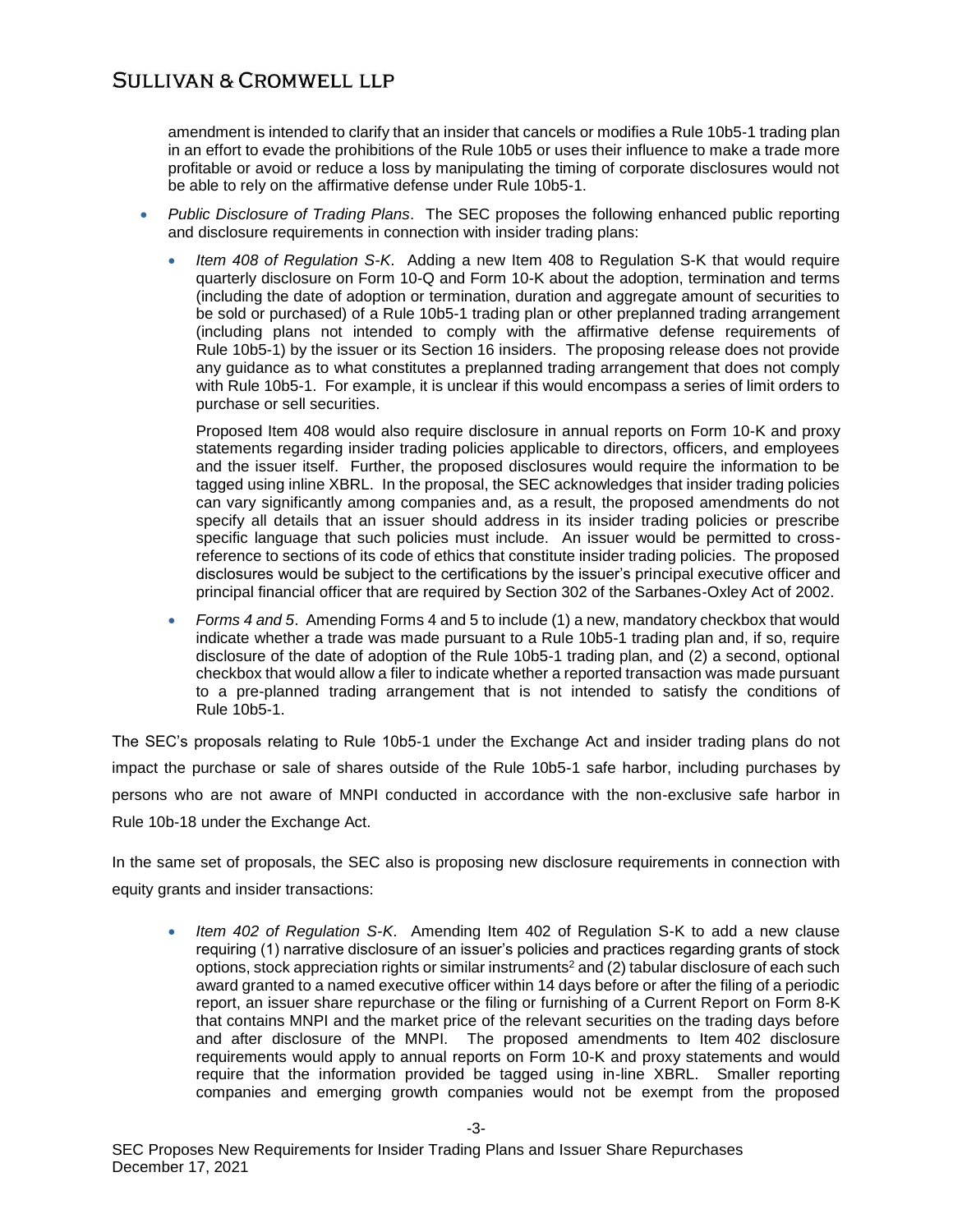disclosures, although they would be permitted to limit their disclosures, consistent with the general scaled approach to their executive compensation disclosure.

 *Reporting Gifts of Securities*. Modifying Form 4 to require the reporting of bona fide gifts of equity securities. Under the proposal, a Section 16 insider making a gift of equity securities would be required to report the gift on Form 4 before the end of the second business day following the date of execution of the transaction rather than on Form 5 within 45 days after the end of the issuer's fiscal year. In connection with proposing this change, SEC Chair Gensler noted in an accompanying statement that "charitable gifts of securities are subject to insider trading laws." A footnote to the proposing release states that "[f]or example, a donor of securities violates Exchange Act Section 10(b) if the donor gifts a security of an issuer in fraudulent breach of a duty of trust and confidence when the donor was aware of material nonpublic information about the security or issuer, and knew or was reckless in not knowing that the donee would sell the securities prior to the disclosure of such information."

#### **PROPOSED AMENDMENTS ON ISSUER SHARE REPURCHASES**

In a separate set of proposals, the SEC also proposes the following enhanced public reporting and disclosure requirements in connection with issuer share repurchases:

- *Form SR.* Requiring issuers to furnish a new Form SR within one business day after execution of an issuer's share repurchase order. In recognition of the short filing time-frame, the SEC notes that the Form SR is furnished and not filed with the SEC and, therefore, late filings would not affect an issuer's ability to use Form S-3. Under the proposed rule, Form SR would require the following disclosure in tabular format, by date:
	- the total number of shares purchased (whether or not pursuant to a publicly announced share repurchase plan or program);
	- the average price paid for share; and
	- the total number of shares purchased (i) on the open market (but not in tender offers or pursuant to the exercise of put options or other transactions), (ii) in reliance on the safe harbor in Rule 10b-18 and (iii) pursuant to a Rule 10b5-1 trading plan.
- *Item 703 of Regulation S-K*. Amending Item 703 of Regulation S-K to require additional details regarding the structure of an issuer's repurchase program and its share repurchases, including (1) the objective or rationale for share repurchases and the process or criteria for determining the amount of repurchases, (2) policies or procedures relating to purchases of the issuer's securities by its officers and directors during a repurchase program, (3) whether repurchases were made pursuant to a Rule 10b5-1 trading plan and, if so, the date that that plan was adopted or terminated, (4) whether repurchases were made in reliance on the Rule 10b-18 non-exclusive safe harbor and (5) purchases or sales of securities by Section 16 insiders within 10 business days before or after the announcement of a repurchase plan.<sup>3</sup>

#### **FOREIGN PRIVATE ISSUERS**

Notably, foreign private issuers would also be subject to annual disclosure of insider trading policies and procedures under new Item 16J of Form 20-F, similar to the proposed new Item 408 described above, and such disclosures would be subject to the officer certifications required by Section 302 of the Sarbanes-Oxley Act of 2002. The proposed rules on reporting and disclosure for share repurchases would also extend to foreign private issuers, who would be required to furnish the new Form SR and subject to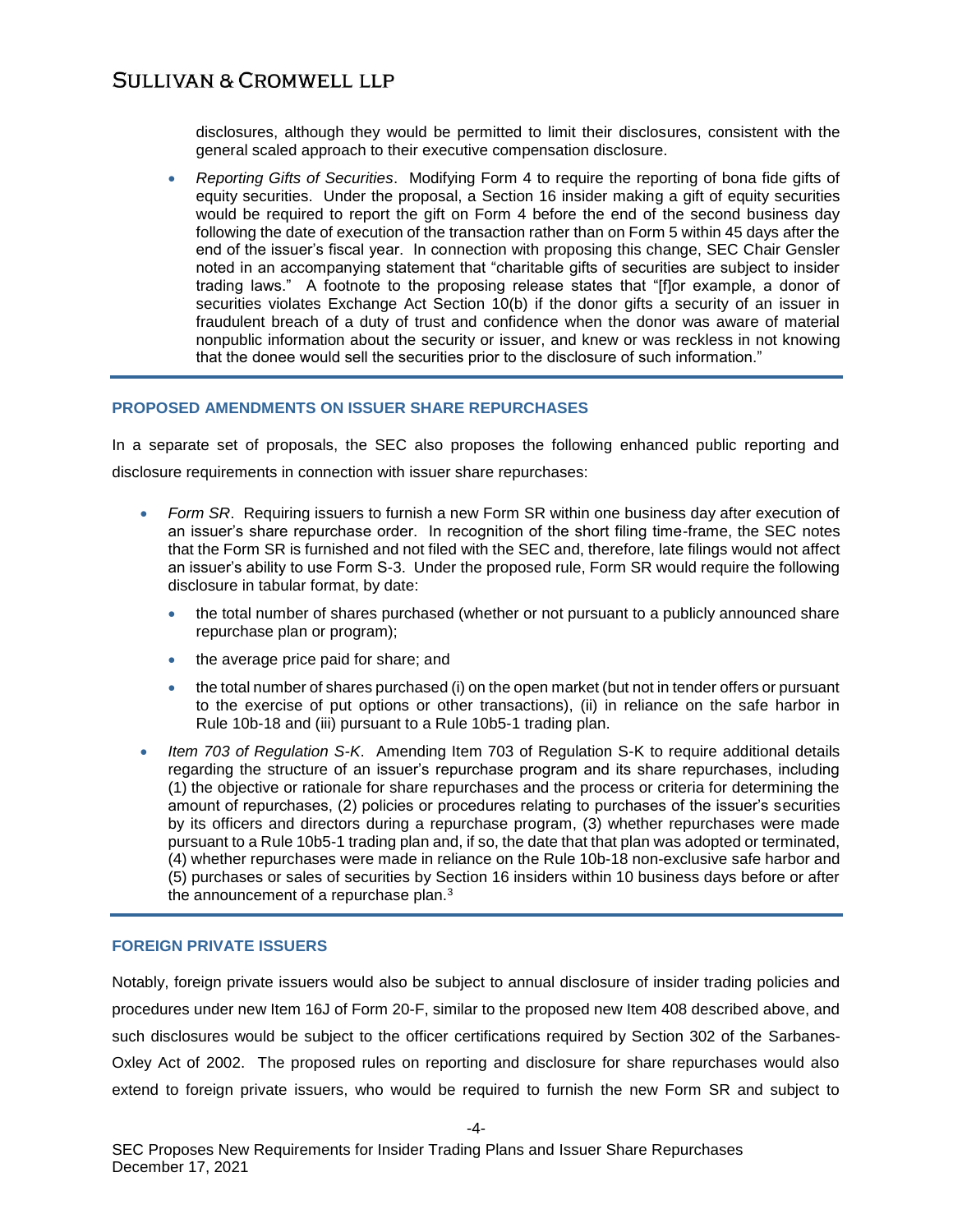enhanced annual disclosure requirements for share repurchases under amended Item 16E of Form 20-F, similar to the proposed amended Item 703 described above. The SEC has asked for comment on whether foreign private issuers should be exempted from any of these requirements.

#### **KEY TAKEAWAYS**

The proposed amendments would represent a substantial expansion of the disclosure requirements relating to insider trading plans and share repurchases, as well as the requirements for the affirmative defense under Rule 10b5-1. If adopted as proposed, the amendments will substantially limit the usefulness of Rule 10b5-1 trading plans for purchases and sales of shares and create uncertainty as to the availability of the affirmative defense (especially with the condition that the plan be "operated" in good faith). As a result, we would expect use of Rule 10b5-1 trading plans to decline significantly.

The prohibition against multiple plans, and the limitation of one single sales plan per year, raise issues with respect to employee benefit plan transactions and other automatic purchase plans that typically rely on Rule 10b5-1. These include share withholding upon the vesting or delivery of equity compensation awards, purchases under employee stock purchase plans and the reinvestment of dividends pursuant to dividend reinvestment plans.

The additional procedural, substantive and disclosure requirements for directors and officers had been expected and implement recommendations that have been made by the SEC's Investor Advisory Committee. In contrast, as noted by two of the Commissioners, the proposed rules impose additional requirements on issuers that have not been supported by any analysis of issuer share repurchases. Commissioner Roisman questioned the need for a 30-day cooling-off period for issuers. Specifically, Commissioner Roisman stated that he would prefer to "exclude issuers from the mandatory cooling-off period altogether" as "[c]ompanies typically only have specific windows in which they engage in openmarket transactions in order to ensure that they are not trading while in possession of material non-public information." Commissioner Peirce also expressed concerns with respect to the proposed amendments to disclose issuer share repurchases, stating "[t]oday's proposal unpersuasively attempts to justify itself by pointing to information asymmetries that may exist between issuers and affiliated purchasers, on the one hand, and investors, on the other . . . Why not address such a concern through a more tailored requirement to disclose buyback announcements and terminations?" In fact, the beneficiaries of the additional trading information required by proposed Form SR are likely to be opportunistic institutional traders who will try to predict corporate events based on the timing of issuer share repurchases, including issuers ceasing to make repurchases under announced share repurchase plans.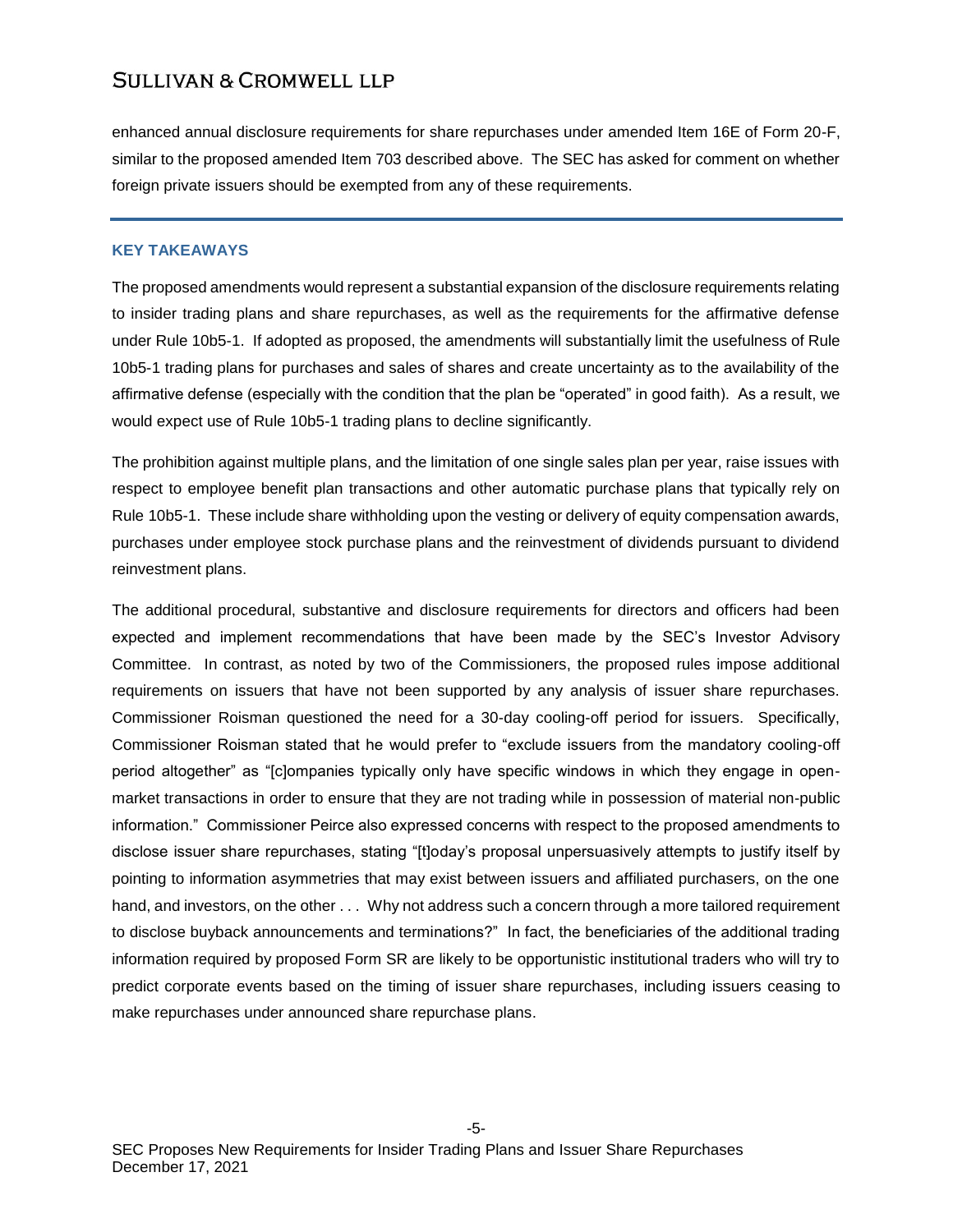Given that the 45-day period for comments is shorter than the standard comment period, we expect that industry groups will request an extension to meaningfully comment on the proposals.

\* \* \*

## **ENDNOTES**

- <sup>1</sup> *See* Recommendation of the Investor Advisory Committee regarding Rule 10b5-1 Plans, approved by the Advisory Committee at the September 9, 2021 Meeting, *available at* [https://www.sec.gov/spotlight/investor-advisory-committee-2012/20210916-10b5-1](https://www.sec.gov/spotlight/investor-advisory-committee-2012/20210916-10b5-1-recommendation.pdf) [recommendation.pdf.](https://www.sec.gov/spotlight/investor-advisory-committee-2012/20210916-10b5-1-recommendation.pdf)
- <sup>2</sup> The reference to "similar instruments" does not appear to cover restricted stock or restricted stock units, but this point is not expressly addressed in the proposing release.
- <sup>3</sup> While Item 5 is discussed in the proposing release, it appears to have been inadvertently omitted from the proposed rule.

Copyright © Sullivan & Cromwell LLP 2021